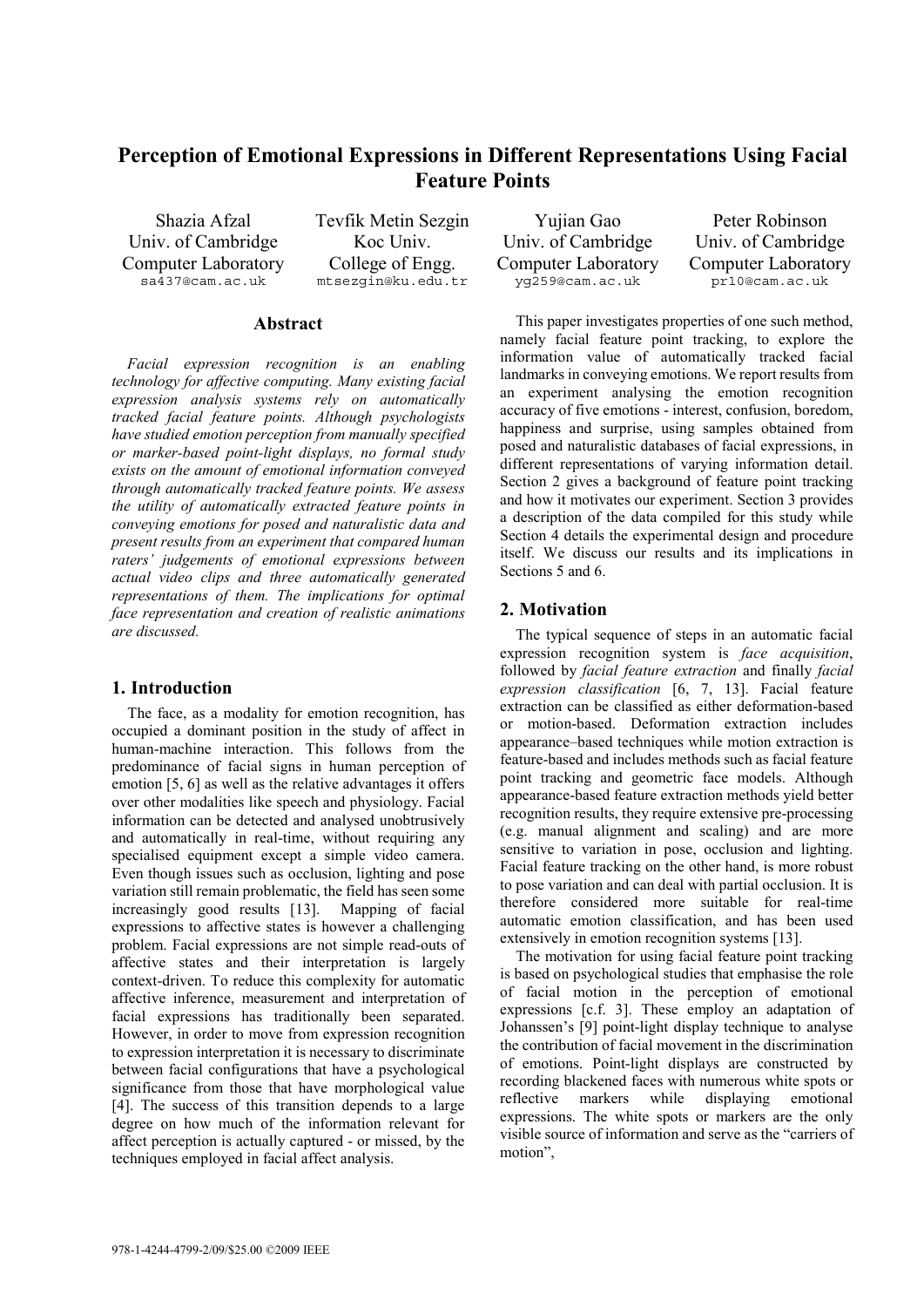independent of any form or appearance information. Feature-point tracking closely models this technique making it attractive for computational modelling and communication. Feature-point based representation thus reduces the complexity of visual input and provides a simplified depiction of the otherwise rich visual experience [12] while preserving the temporal structure of facial expressions which is crucial for emotion interpretation [3]. Because feature-point based representations are not affected by the idiosyncrasies of individuals' facial appearance, they also enable development of more generalisable computational techniques.

However, the actual utility of a feature-point-based representation in affect recognition depends on the degree to which affective information can be conveyed through the specific set of features used. Therefore it is important to understand how well a set of feature points can convey affective content, especially if the feature points are to be used for automatic facial expression recognition. This paper is an attempt in this direction. In particular, we measure the amount of affective information that can be conveyed by a set of 25 facial feature points used extensively in the automated affect recognition literature. This is done by asking human raters to identify emotions in sequences that are generated from automatically tracked feature points of videos displaying facial affect. In order to account for the effects of different representations on raters' judgements, we use three representation formats ranging from elementary point-light representations to intermediate stick-figure models, to complete and finer 3D ones. We make use of state-of-art automatic feature tracking technology to generate video sequences of different descriptive detail and compare human raters' performance on emotion perception.

### **3. Data Preparation**

Our dataset for this experiment included samples taken from four different databases. These were selected to represent a range of posed and naturalistic experimental control conditions. For posed data samples, the Cohn-Kanade DFAT database [10] and the Mind Reading DVD [1] were selected. The DFAT database consists of image sequences of facial displays acted out by different encoders under explicit instructions from an experimenter. The Mind Reading DVD on the other hand consists of emotion samples from actors given example scenarios rather than specific instructions on facial displays. For the naturalistic data we used samples collected from simulated driving scenarios and a computer-based learning setting. The former falls into the category of induced emotion while the latter is completely naturalistic.

Three expert coders labelled the data samples from the different databases to create a final corpus of emotion samples. Five examples for each of interest, boredom, confusion, happiness and surprise were taken from each database based on perfect agreement by all three coders.

The DFAT database lacked examples of interest and boredom giving us a dataset of 65 samples. Mean duration of the selected video clips was 3.46 seconds (σ =1.99). Table 1 shows the distribution of samples and their average duration for each emotion category per database.

| Database<br><i>Emotion</i> | <b>DFAT</b>    | Mind<br>Reading | Natural          | No. | Duration<br>(sec)               |  |
|----------------------------|----------------|-----------------|------------------|-----|---------------------------------|--|
| Interest                   |                | 5               | 5                | 10  | $\mu = 4.1$<br>$(\sigma = 2.1)$ |  |
| Bored                      |                | 5               | 5                | 10  | $\mu = 5.2$<br>$(\sigma = 0.9)$ |  |
| Confusion                  | 5              | 5               | 5                | 15  | $\mu = 3.1$<br>$(\sigma = 2.2)$ |  |
| Happiness                  | 5              | 5               | 5                | 15  | $\mu = 3.0$<br>$(\sigma=1.9)$   |  |
| Surprise                   | 5              | 5               | 5                | 15  | $\mu = 2.7$<br>$(\sigma = 1.8)$ |  |
| No.                        | 15             | 25              | 25               | 65  |                                 |  |
| Duration                   | $\mu = 1.0$    | $\mu = 4.8$     | $\mu = 3.6$      |     | $\mu = 3.46$                    |  |
| (sec)                      | $(\sigma = 0)$ | $(\sigma=1.3)$  | $(\sigma = 1.8)$ |     | $(\sigma=1.99)$                 |  |

Table 1: Sample distribution across emotion categories

For each of the 65 video samples, three representations at varying levels of information detail were generated – point-based, stick-figures, and 3D animations. These representation formats were chosen because of their perceptual significance as well as their relevance in animation techniques. The renderings for each were generated using automatically tracked facial feature points on the original video clips. This controls for variation across displays and thus enables true comparison of human perceptual performance across displays [12]. In all, our final corpus containing the original 65 emotion samples and their three levels of representation totalled 260 video clips at 25fps.

### **3.1. Point-based Displays**

The point-based representation was created from the output of an automatic face-tracker on a black background to resemble the point-light experimental stimuli (see Section 2). The face-tracker used to generate the point-based displays was selected after a careful review of available feature-point trackers, both research and commercial. This FaceTracker<sup>1</sup> is state-of-art in automatic facial feature point tracking and requires no manual pre-processing or calibration. It is resilient to limited out-of-plane motion, can deal with a wide range of physiognomies and can also track faces with glasses or facial hair.

### **3.2. Stick-figure Models**

The stick-figure displays formed the next level of representation. A stick figure is an elementary drawing made of lines and dots, and was created by adding minimal detail to the landmarks, i.e., connecting the automatically tracked feature-points using straight lines and sketching eyes using typical shape. Eye height was

<sup>1</sup> http://www.nevenvision.com: Licensed from Google Inc.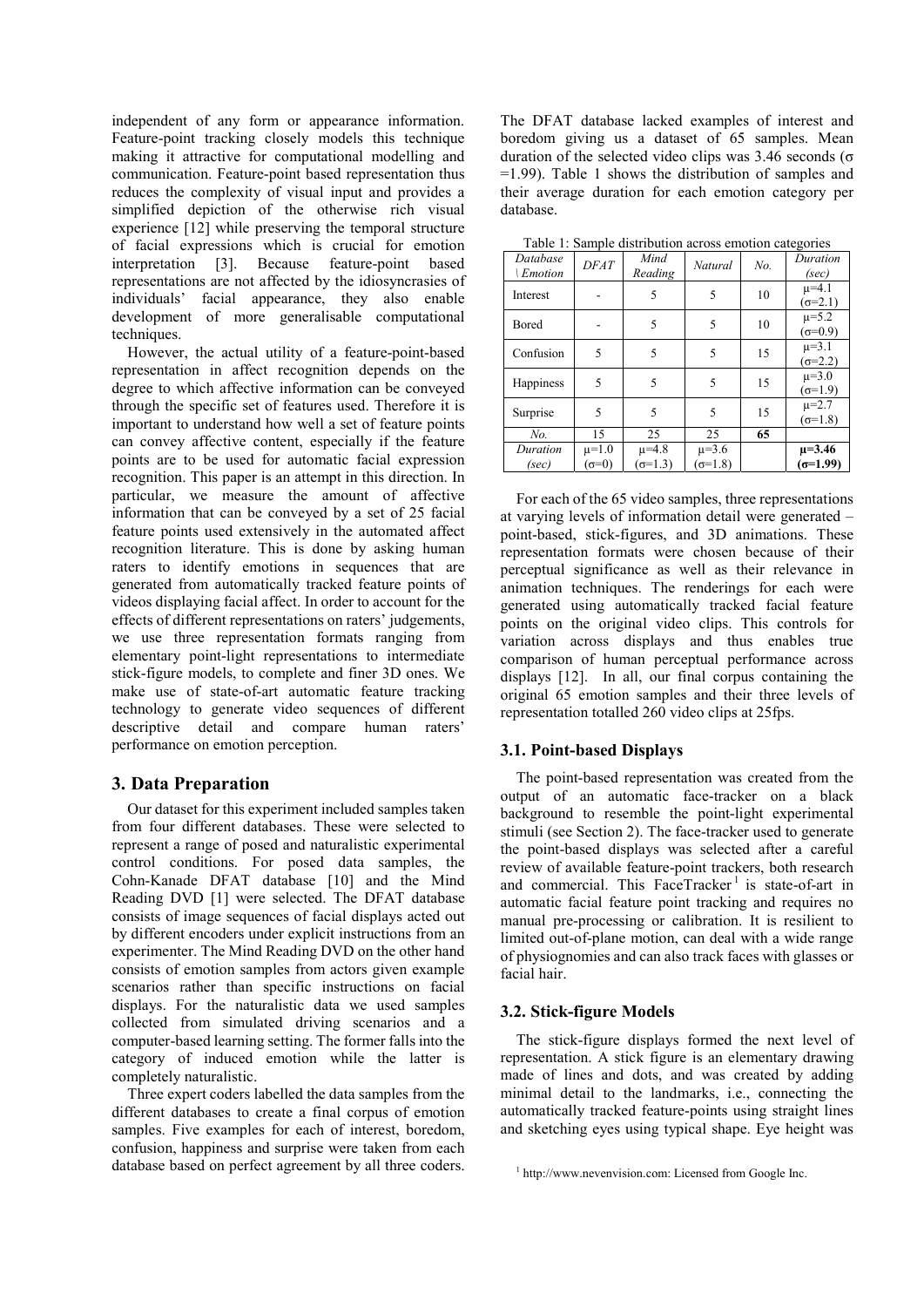

Figure 1: Example of the three representations generated from the original video using automatically tracked feature points

empirically computed as half of its width. Compared to point-based displays, the stick-figure representation presents the rough outline of facial features, and is therefore more face-like and familiar to people. The stick-figure models were also rendered on black background consistent with point-based displays.

#### **3.3. 3D XFace Animations**

XFace is an open source toolkit used for the creation of 3D animated facial expressions and displays. It implements an MPEG-4-based facial animation mechanism [11] and can generate 3D facial animation by simply inputting the facial animation parameters (FAPs). We chose XFace animation as the third representation because of its simplicity in usage and feature support for rendering animations using FAPs. FAPs are the basis of MPEG-4 Animation of synthetic face models. The automatically tracked feature points were directly converted into a set of FAPs for driving the animations.

Figure 1 shows examples of the different representations generated from an original emotion sequence showing 'Surprise'.

### **4. Experiment Design**

The objective of our study was to ascertain the information value of automatically tracked feature points in conveying emotions. Sample videos of selected emotions were used to generate three different facial representations. The aim was to analyse the perceptual differences in emotion recognition in different forms of representation. We were also interested to know whether elementary representations like point-based and stick-figure models made emotion perception easier and more accurate, or whether a complex 3D representation allowed for finer distinction. More specifically, we wanted to compare –

- How affect recognition accuracy differed across the three generated representations used in displaying facial information
- How affect recognition accuracy differed across databases
- How affect recognition accuracy differed across emotions
- How inter-rater agreement varied across these experimental conditions, and
- How affect recognition accuracy compares to the individual affect decoding ability of participants.

The experiment was designed as a within-subjects repeated measures study where each participant labelled all the sample video clips. To minimise order and practice effects, the presentation of clips was randomised across and within each participant.

### **4.1. Participants**

14 participants (8 male, 6 female) in the age-group of 20 to 34 volunteered to take part in this study. All had normal or corrected-to-normal vision and were fluent in English. They were of diverse ethnicities and were reimbursed for their participation.

### **4.2. Stimulus Materials**

The dataset compiled from selected original samples and their representations (as discussed in Section 3) formed the stimulus material for the experiment. For better visual fidelity all video sequences were presented at 320 x 240 pixels on a black background. See illustration in Figure 1.

#### **4.3. Labelling Interface**

The labelling procedure was programmed as a computer-based interface. It allowed participants to watch randomly presented video clips and label them for emotions. Labelling was disabled while a video was playing. In addition, no media controls like pause, rewind or forward were made available, except for a replay control which too was disabled while a video was playing. This was to ensure that all participants watched a video clip in its entirety without selective play and then marked an emotion label. A cross-hair was displayed between consecutive video clips to fixate attention and clear the mind from previous visualisation.

#### **4.4. Procedure**

Participants completed the experiment individually in our usability lab. Written instructions were provided about the nature of the task. They were informed that they would be shown different facial displays which they were required to judge for emotional content. Participants also read through an emotion word list before starting the experiment. This was to acquaint them with some emotion terms used in everyday language. After signing for consent and providing demographic information the participants underwent a brief training session.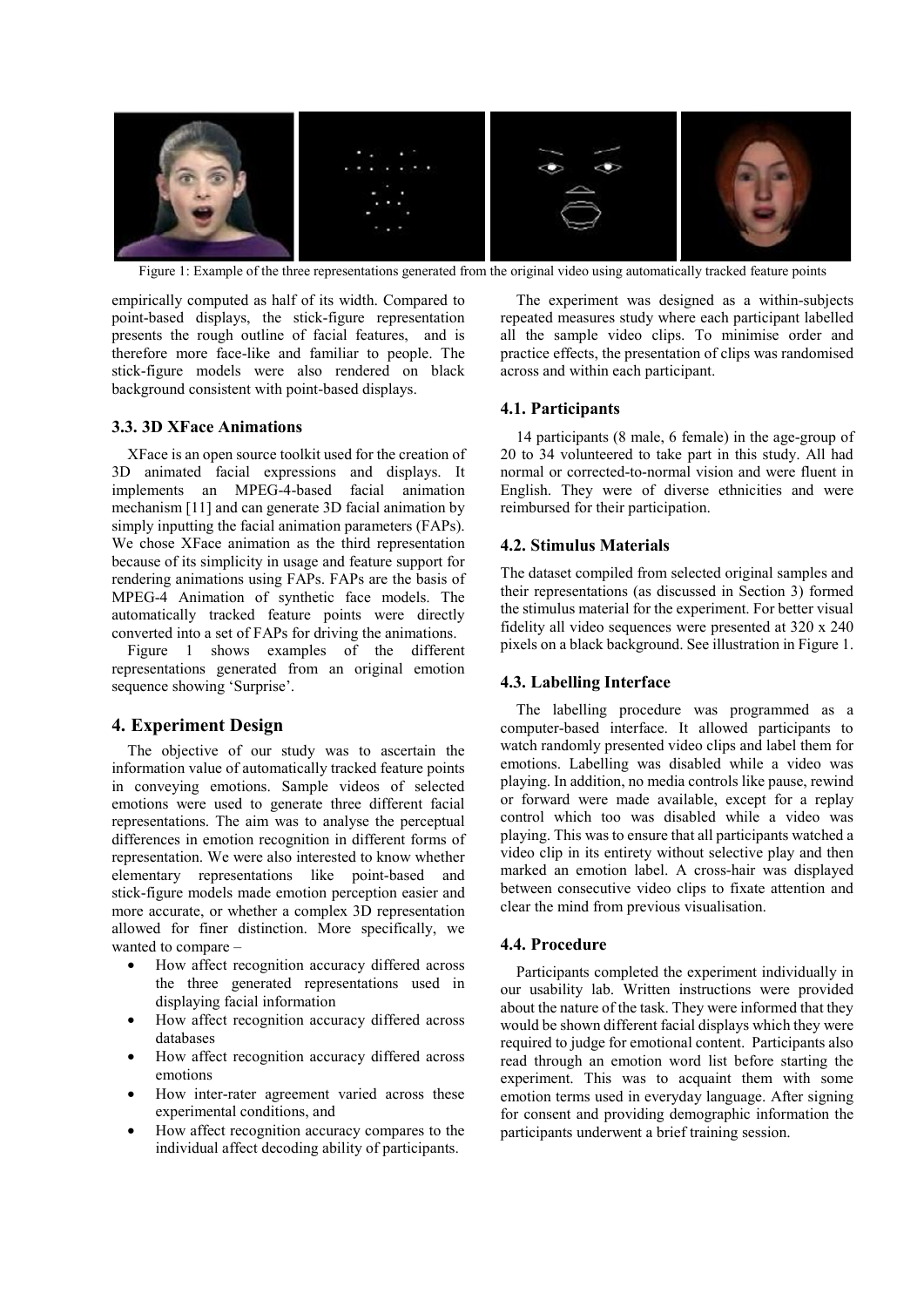| Database                | ້<br><b>DFAT</b>         |                  |                          | -<br>$\overline{\phantom{a}}$<br>MindReading |      |                  | <b>Natural</b> |                  |      |      | <i><b>Overall</b></i><br>per |                  |         |
|-------------------------|--------------------------|------------------|--------------------------|----------------------------------------------|------|------------------|----------------|------------------|------|------|------------------------------|------------------|---------|
| <b>Emotion</b>          | $\boldsymbol{o}$         | $\boldsymbol{P}$ | S                        | $\boldsymbol{X}$                             | 0    | $\boldsymbol{P}$ | S              | $\boldsymbol{X}$ | 0    | P    | S                            | $\boldsymbol{X}$ | emotion |
| interested              | $\overline{\phantom{a}}$ | $\sim$           | $\overline{\phantom{a}}$ | $\blacksquare$                               | 77.1 | 40.0             | 51.4           | 35.7             | 51.4 | 27.1 | 41.4                         | 44.3             | 46.1    |
| confused                | 42.9                     | 17.1             | 28.6                     | 21.4                                         | 72.9 | 27.1             | 35.7           | 50.0             | 58.6 | 24.3 | 34.3                         | 30.0             | 36.9    |
| bored                   | $\sim$                   | ۰.               | $\overline{\phantom{0}}$ | ۰                                            | 91.4 | 35.7             | 31.4           | 15.7             | 81.4 | 42.9 | 50.0                         | 8.6              | 44.6    |
| happy                   | 95.7                     | 92.9             | 95.7                     | 74.3                                         | 92.9 | 47.1             | 64.3           | 5.7              | 71.4 | 30.0 | 32.9                         | 17.1             | 60.0    |
| surprised               | 97.1                     | 72.9             | 87.1                     | 62.9                                         | 91.4 | 77.1             | 75.7           | 45.7             | 45.7 | 14.3 | 22.9                         | 18.6             | 59.3    |
| Overall per<br>database |                          |                  | 65.7                     |                                              |      | 53.2             |                |                  |      |      | 37.4                         |                  |         |

Table 2: Mean percentage recognition accuracy for each emotion under each of the representations used; **O** - Original videos; **P** - Point-light displays; **S** - Stick-figure models and **X** - XFace animations

The training session was the same for all participants and consisted of carefully selected eight videos, two from each of the different representation formats. The videos used as stimuli for training were not included in the experimental set and were sampled from both posed and naturalistic databases.

After the training session, participants began with the labelling task, where the stimuli were presented to them in a randomised order. They were given the option to replay a video as many times as they wanted but were instructed to follow their initial reaction as much as they could. For each video a maximum of two labels – primary and secondary, was allowed. The secondary label was optional and participants were asked to make use of this sparingly. The option of labelling more than one way was provided in order to incorporate some level of flexibility in emotion labelling. To avoid fatigue, three short-breaks were scheduled during the labelling session for each participant.

After the labelling session, participants were prompted to fill up an Emotional Quotient (EQ) Test [2]. This is a 40-item self-administered questionnaire used to assess emotional intelligence. The experiment ended with participants filling up a post-experiment questionnaire and providing feedback.

### **4.5. Measures**

The following measures were defined and computed:

- The primary label given to the video was considered as the true response emotional label for the presented video.
- The secondary label, when present, was used as an indicator of ambiguity and co-occurrence of emotions.
- The EQ test scores were used as supplementary information to interpret the effect of emotion decoding ability on this task of emotion perception.
- Although, the difficulty level in labelling a video was computed using replay count and decision time, results from this are not presented here.

## **5. Results**

Lexical emotion terms often overlap in their meaning therefore, responses for the 'Other' category were post-processed using an emotions taxonomy [1]. For example, emotion terms like puzzled, unsure or baffled were considered to refer to the same emotion as they all belong to the emotion group 'Confused.'

The primary ratings obtained from all the participants after parsing the 'Other' category where present, were compared with the ground-truth labels of the videos. Recognition accuracy of emotions in each of the representations is compared in Table 2 above. Happiness and Surprise show higher overall recognition rates. Note that the chance recognition rate was 20% for all trials.

Furthermore, normality of data was rejected with p<0.05 using the Lilliefors goodness-of-fit test for composite normality. We therefore use non-parametric tests to assess statistical significance.

#### *Recognition across Representations*

The recognition rates were highest for the original videos, followed by stick-figure models, point-light displays, and then XFace animations. A paired comparison of participants' recognition rates for each representation scheme was performed using the non-parametric Wilcoxon Signed Rank Test. Table 3 shows the test results obtained and establishes that the difference in recognition rate across representations is statistically significant.

| Table 5: WIICOXON Signed Rank Test $(a < 0.05)$ |              |  |  |
|-------------------------------------------------|--------------|--|--|
| <b>Wilcoxon Paired Signed Rank Test</b>         | D            |  |  |
| Original, Point-Light                           | ${}_{0.001}$ |  |  |
| Original, Stick-Figure                          | ${}< 0.001$  |  |  |
| Original, XFace                                 | ${}< 0.001$  |  |  |
| Point-Light, Stick-Figure                       | ${}< 0.005$  |  |  |
| Point-Light, XFace                              | ${}< 0.005$  |  |  |
| Stick-Figure, XFace                             | ${}_{0.001}$ |  |  |

 $T = 11.2$  Wilcoxon  $T = 15.1$  Test (and  $T = 0.05$ )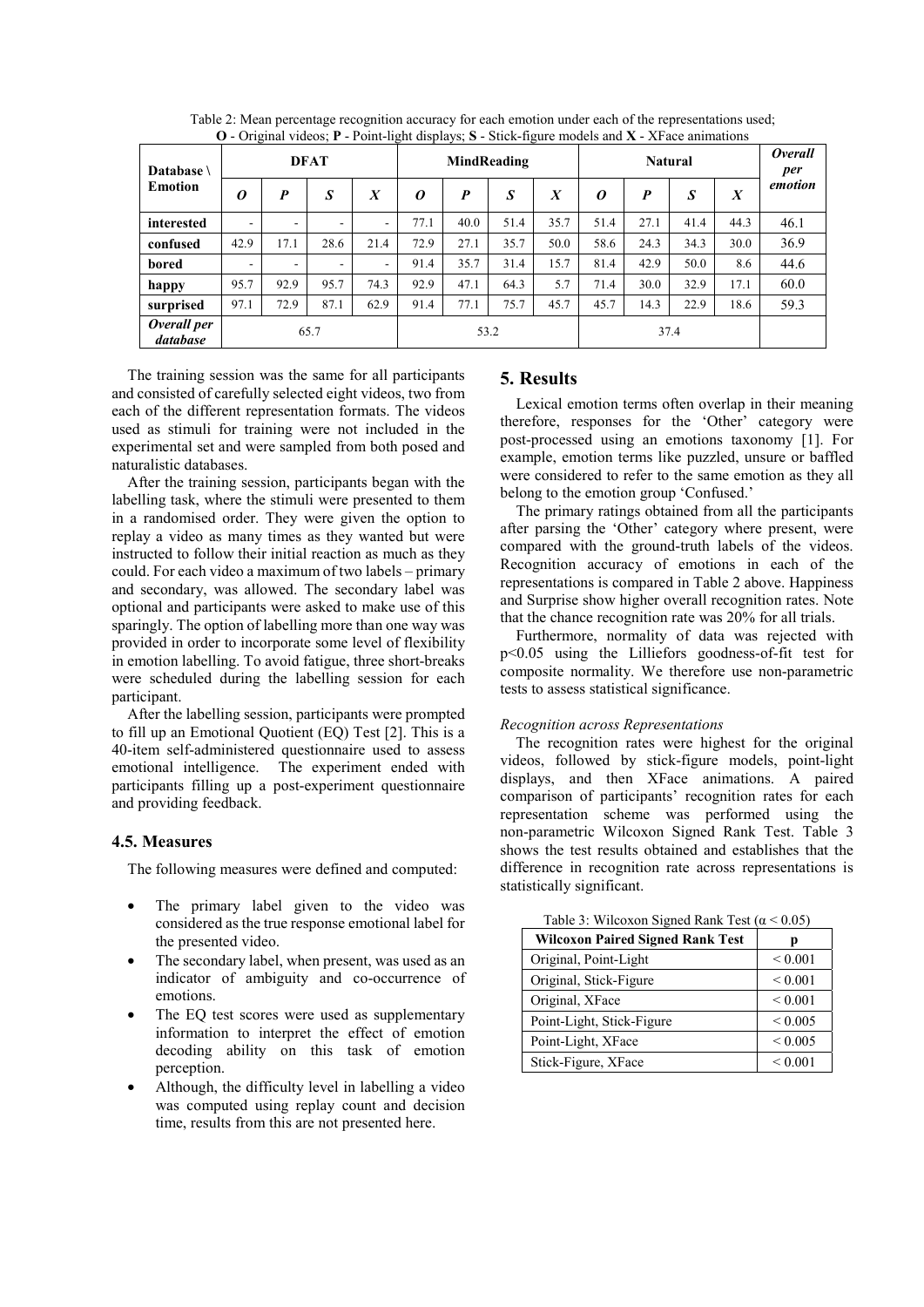### *Recognition across Databases*

The effect of database on recognition rates was measured by performing a paired comparison of participants' recognition rates for each database. Table 4 shows the Wilcoxon Signed Rank Test results comparing the recognition rates across the three databases. All values are statistically significant. Participants had the highest recognition rates for the DFAT Cohn-Kanade database followed by the Mind Reading database. Recognition rate was lowest on naturalistic data.

| THE T. WHOONDED EXERCIT NOTE TO $(0.500)$ |              |
|-------------------------------------------|--------------|
| <b>Wilcoxon Paired Signed Rank Test</b>   |              |
| Mindreading , DFAT                        | ${}_{0.001}$ |
| Mindreading, Natural                      | ${}_{0.001}$ |
| DFAT, Natural                             | ${}_{0.001}$ |

Table 4: Wilcoxon Signed Rank Test  $(a < 0.05)$ 

#### *Inter-Rater Reliability*

Since the experiment involves multiple raters rating multiple categories, we compute Fleiss' kappa as a measure of inter-rater reliability or agreement [8]. Table 5 shows the inter-rater agreement kappa values. Except for the original videos, point-light displays and the DFAT Cohn-Kanade database, which show moderate to fair agreements, kappa values indicate very low agreements.

| Representation  | Kappa | Agreement |
|-----------------|-------|-----------|
| Original        | 0.53  | Moderate  |
| Point-Light     | 0.16  | Fair      |
| Stick-Figure    | 0.23  | Fair      |
| XFace           | 0.15  | Slight    |
| <b>Database</b> | Kappa | Agreement |
| <b>DFAT</b>     | 0.37  | Moderate  |
| MindReading     | 0.19  | Fair      |
| Natural         | 0.07  | Slight    |

Table 5: Inter-Rater Agreement

*Emotional Quotient (EQ) and Recognition Accuracy*

Spearman's rank correlation was computed to test the relationship between EQ scores of participants with their recognition accuracy across the representation schemes or databases sampled. No significant correlation was observed between EQ and recognition accuracy.

### **6. Discussion**

The study was designed to investigate how the accuracy of emotion recognition is affected by the nature and representation format of the stimuli. The results provide new insights into perception of emotion from automatically generated facial displays. We find that overall recognition accuracy on videos decreases as we move towards natural data and that this is true for any representation scheme used, so that displays obtained using posed DFAT database are better recognised as compared to those from MindReading or Natural databases. Figure 2 shows the trend in recognition accuracy for each representation across databases used.

As expected, original videos show higher recognition



Figure 2: Recognition accuracy across representations

rates consistently across representations and databases. Surprisingly however, the stick-figure models show relatively higher level of recognition accuracy compared to both the point-light and 3D XFace animations. This suggests that an intermediate-level of representation, where only outline of facial expressions is provided, affords better perception of emotion. Comparison of inter-rater agreement shows a similar trend (see Table 5) where the kappa value for stick-figure models is marginally higher. A possible explanation is that stick-figure models provide the necessary cues that may then trigger emotion judgements from instinctive mental representations. Any more or less detail in such artificial renderings, as presented though using point-light displays and XFace animations, may be counter-intuitive. If stick-figure models are perceived as better encoders of emotions, then this has implications for synthesis of emotions using computer animations. It is possible that the abstraction level of a stick-figure model allows rendering flaws to be ignored and to focus attention on emotionally salient movements. In contrast, complex models like the 3D XFace animations may enhance flaws in renderings thereby diverting attention to non-significant areas or artefacts.

In fact, we see a similar pattern recurring while comparing recognition of specific emotions across the representations used. See Figure 3 that shows the mean recognition rates for the five emotions in each of the viewed representation scheme. We also find that recognition rates for certain emotions like Happiness and Surprise are consistently higher irrespective of the representation scheme used or the database sampled This implies that the facial feature points commonly employed for emotion recognition using facial expression analysis may not be sufficient to discriminate patterns for all emotions. Emotions like Confusion and Boredom for instance, are accompanied by subtle changes in the face which are not adequately captured by the 24 facial feature points. Except for a few selected works these emotions are in fact rarely addressed in facial expression based emotion recognition [13] and where done, show low classification rates. This does raise an interesting debate on whether there is a limit to emotion recognition using facial feature point tracking even if it is perfected. This suggests that certain emotions are better recognised using feature tracking, while as for others, a hybrid or